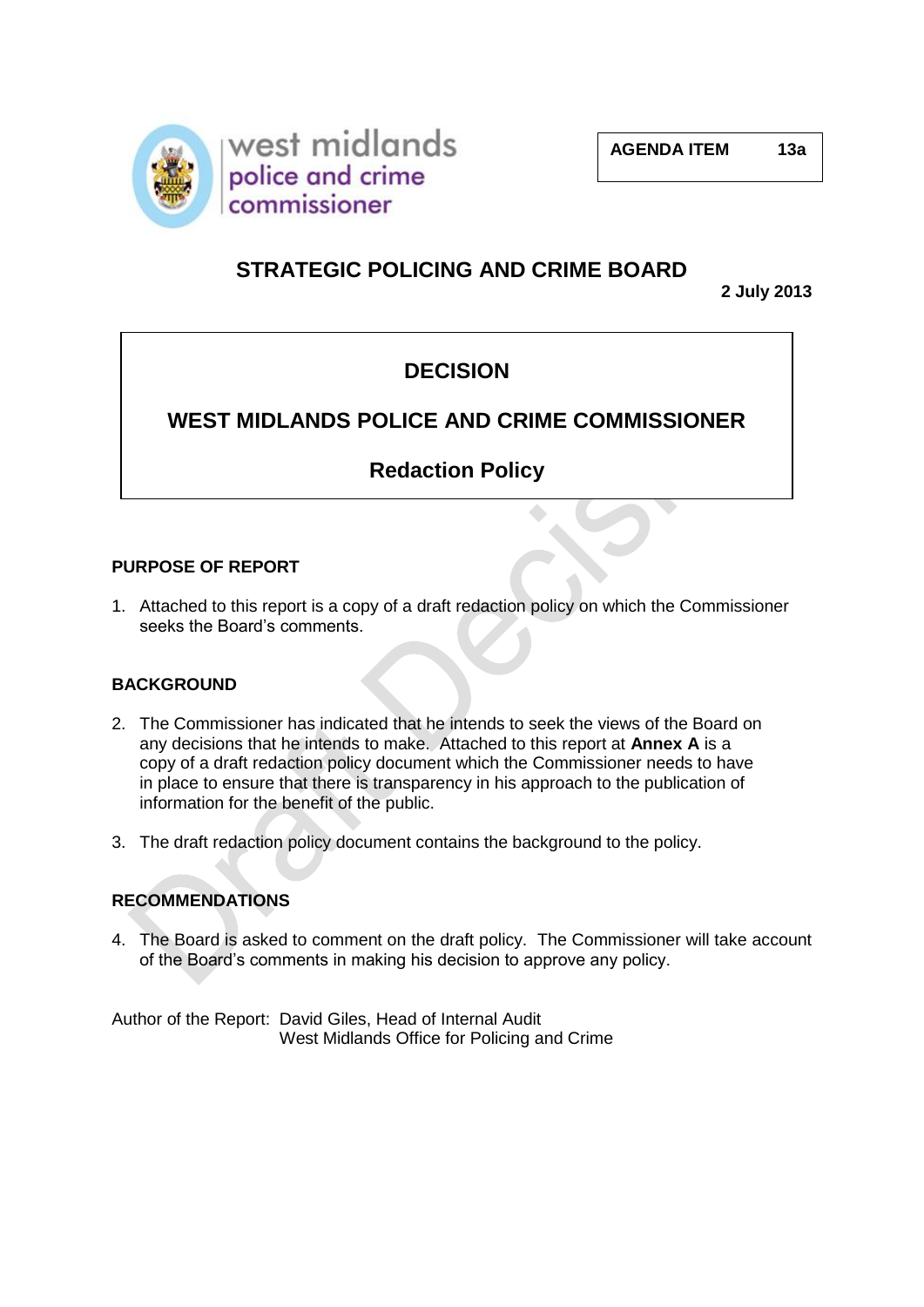## **WEST MIDLANDS POLICE AND CRIME COMMISSIONER**

**NON-CONFIDENTIAL** 

**Draft NOTICE OF DECISION**

**#/2013**

Contact Officer: David Giles

Telephone Number: 0121 626 5380

Email: d.giles@west-midlands.pnn.police.uk

## Title: **West Midlands Police and Crime Commissioner**

**Redaction Policy reference the publication requirements of the Specified Information Order 2011/12**

# **EXECUTIVE SUMMARY**

By virtue of section 11(1) of the Police Reform and Social Responsibility Act, 2011 the Commissioner has a statutory requirement to publish information specified by the Secretary of State. The Secretary of State has set out the information to be published in the Elected Local Policing Bodies (Specified Information) Order 2011 and the Local Policing Bodies (Specified Information) (Amendment) Order 2012.

The Commissioner's redaction policy in relation to this information is attached to this notice of decision.

## **DECISION**

I approve the attached Redaction Policy which establishes the approach and principles for decision making that I will use.

## **West Midlands Police and Crime Commissioner**

I confirm that I do not have any disclosable pecuniary interests in this decision and take the decision in compliance with the Code of Conduct for the West Midlands Office for Policing and Crime. Any interests are indicated below.

Signature………………………………………………….

Date……………………………………..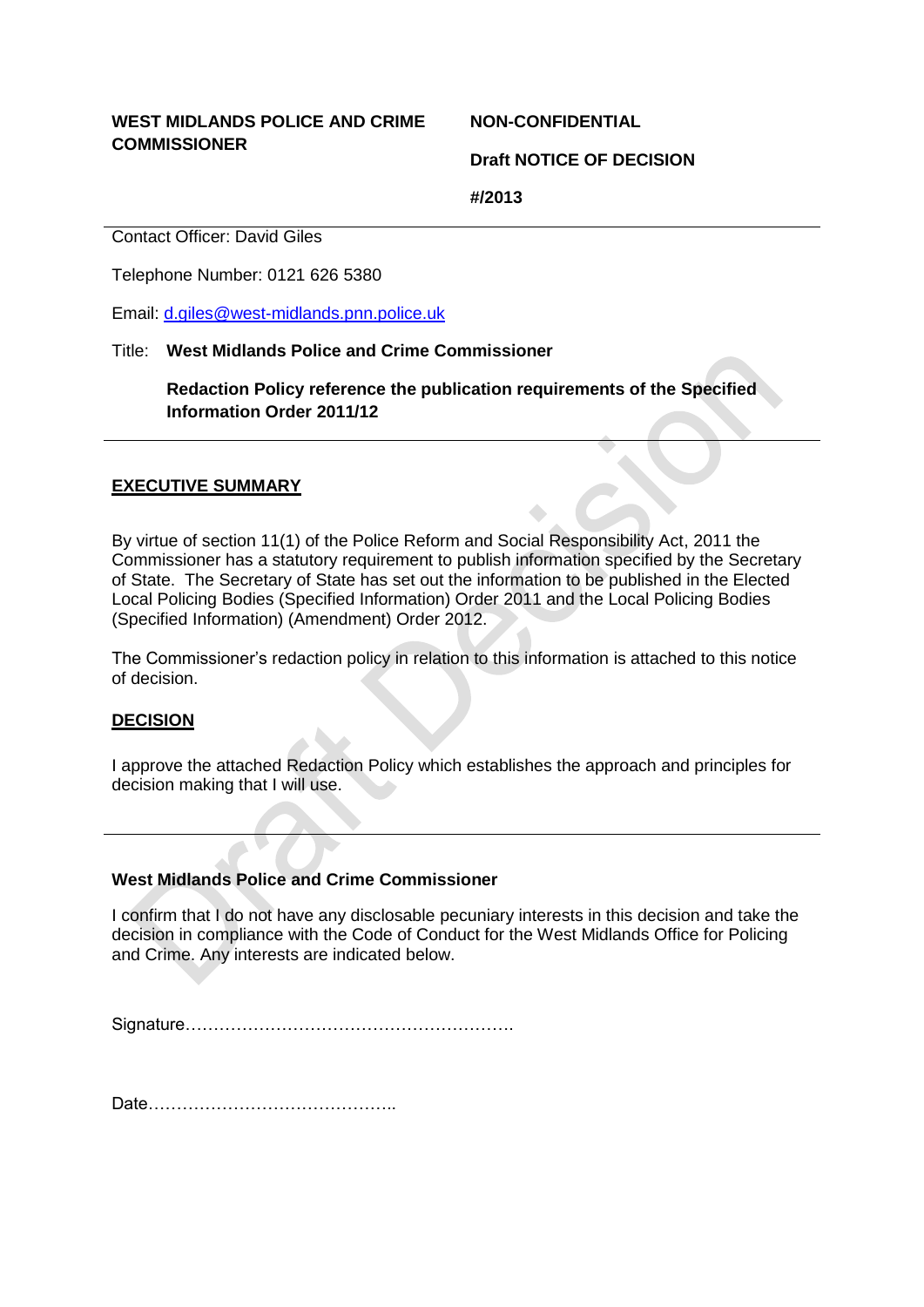## **NON - CONFIDENTIAL FACTS AND ADVICE TO THE POLICE AND CRIME COMMISSIONER**

## **INTRODUCTION AND BACKGROUND**

By virtue of section 11(1) of the Police Reform and Social Responsibility Act 2011 the Commissioner has a statutory requirement to publish information specified by the Secretary of State. The Secretary of State has set out the information to be published in the Elected Local Policing Bodies (Specified Information) Order 2011 and the Local Policing Bodies (Specified Information) (Amendment) Order 2012.

In developing the Commissioner's redaction policy, which is attached to this notice of decision, reference has been made to guidance produced by the Opening up Government Data website and the Association of Policing and Crime Chief Executives. Consideration has also been given to the requirements of the Data Protection Acts 1988 and 2003 and the Freedom of Information Act 2000.

## **FINANCIAL IMPLICATIONS**

There are no direct costs associated with use of the Redaction Policy.

## **LEGAL IMPLICATIONS**

The statutory background to the requirements for a redaction policy is set out in this notice of decision. The policy allows for redactions to be made on an informed basis. This includes information on the legal implications of such redactions.

The Commissioner has power under paragraph 14 of Schedule 1 to the Police Reform and Social Responsibility Act 2011 to do anything which is calculated to facilitate, or is conducive or incidental to, the exercise of the functions of the Commissioner.

## **EQUALITY IMPLICATIONS**

The Commissioner will ensure that the operation of the Redaction Policy ensures that consideration is given to the equality implications of any such redaction.

#### **Schedule of Background Papers**

There are no background papers for this decision making report.

#### **Public Access to Information**

Information contained in this decision is subject to the Freedom of Information Act 2000 and other legislation. This decision will be made available on the Commissioner's website.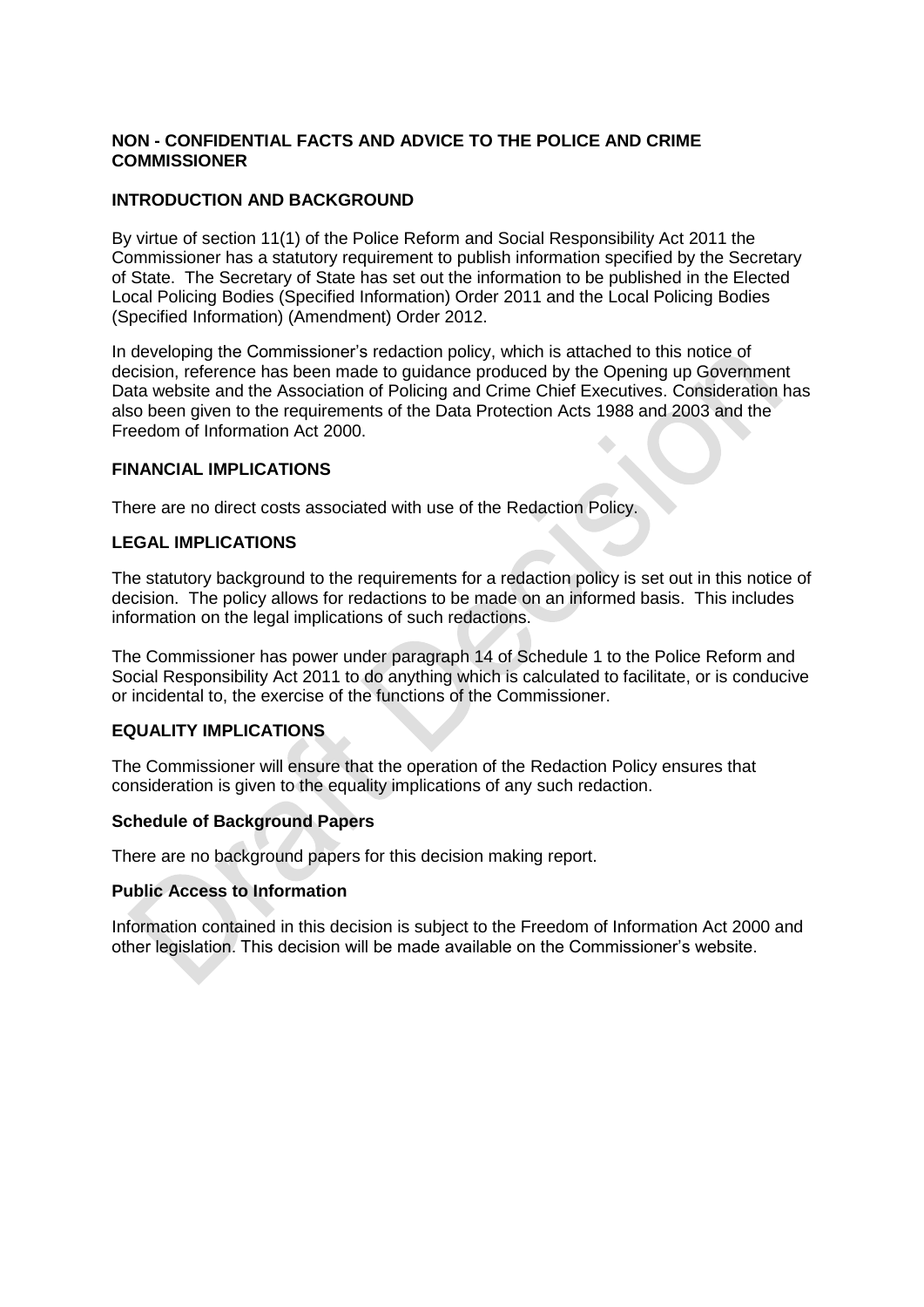

west midlands office for policing and crime

# **Annex A**

## **West Midlands Police and Crime Commissioner**

# **Draft Redaction Policy**

## **Introduction**

1. This policy establishes the general approach and principles to be applied in the redaction of information required under the Elected Local Policing Bodies (Specified Information) Order 2011 and the Elected Local Policing Bodies (Specified Information) (Amendment) Order 2012. This includes that applied to each item of expenditure of the elected local policing body exceeding £500 (other than a crime and disorder reduction grant), by the Police and Crime Commissioner for the West Midlands (the Commissioner). It outlines the redaction process together with providing information on how decisions will be made as to which items of information are to be subject to redaction.

## **Background**

- 2. When developing this policy, consideration was given to the Opening up Government Data site which outlined the principles to be applied. The full [Guidance details and](http://data.gov.uk/blog/local-spending-data-guidance)  [principles](http://data.gov.uk/blog/local-spending-data-guidance) have been published on the Commissioner's website. Within this guidance, two particular tables deal with the issue of redaction and define:
	- The data to be included:

| No.                      | <b>Examples of transactions</b><br>that should be published         | Reason                                                                                                  |  |
|--------------------------|---------------------------------------------------------------------|---------------------------------------------------------------------------------------------------------|--|
|                          | Payments to other<br>government and public sector<br>bodies         | All transactions whether with other public or private<br>sector bodies should be included               |  |
| $\overline{2}$           | Payments to government or<br>other third party service<br>providers | All transactions should be included                                                                     |  |
| 3                        | Payments to sole traders                                            | Business rather than personal expenditure                                                               |  |
| $\overline{\mathcal{A}}$ | Payments for secondees                                              |                                                                                                         |  |
| 5                        | Travel and subsistence claims                                       | Payment for service rather than personal or pay bill<br>expenditure. However, if a secondee's pay would |  |
| 6                        | Service charge element of<br>pension contributions                  | become transparent, this should be redacted.                                                            |  |
|                          | Ex-gratia payments above<br>contract price                          | The full payment cost is required                                                                       |  |
| 8                        | <b>Credit notes</b>                                                 | Needed to ensure correct transaction values have<br>been recorded                                       |  |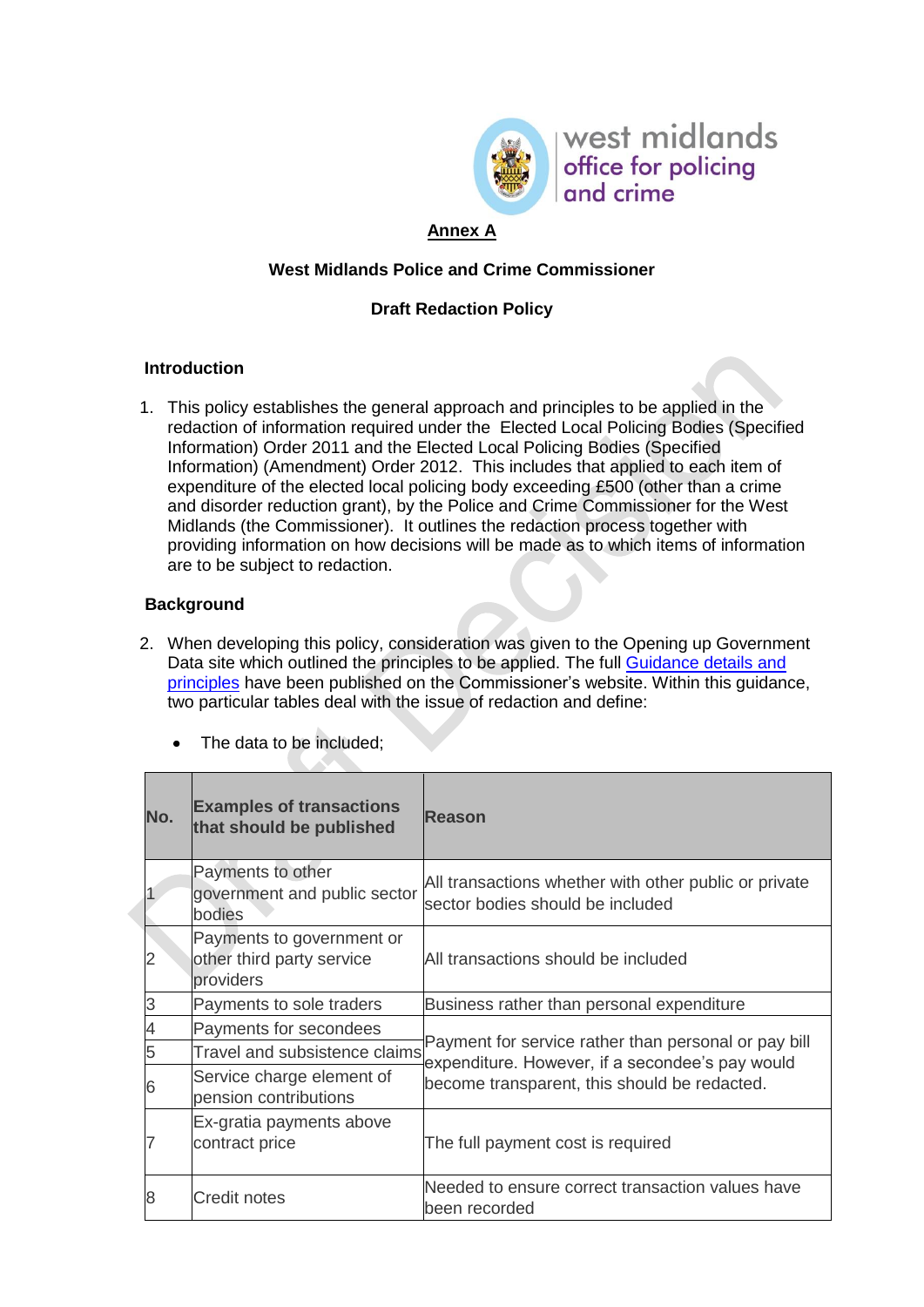| No.            | <b>Examples of transactions</b><br>that should be published           | <b>Reason</b>              |
|----------------|-----------------------------------------------------------------------|----------------------------|
| $\overline{9}$ | Policy lending (other than to<br>individuals, or funds<br>management) | Regarded as spend          |
| 10             | <b>Gifts</b>                                                          | Publishable under FOI      |
| 11             | Rent and business rates                                               | Standard expenditure costs |

## • and that permissible for redaction

| No. | <b>Examples of transactions that may</b><br>be excluded from publication                                       | <b>Reason</b>                                                          | <b>Redacted or</b><br><b>Excluded</b> |
|-----|----------------------------------------------------------------------------------------------------------------|------------------------------------------------------------------------|---------------------------------------|
|     | Salary payments to staff (including<br>bonuses)                                                                | Personal information<br>protected by the Data<br><b>Protection Act</b> | Excluded                              |
| 2   | Pension contributions (excluding service<br>charge) and National Insurance<br>Contributions                    |                                                                        | Excluded                              |
| 3   | Severance payments                                                                                             |                                                                        | Redacted                              |
| 4   | Payments to individuals from legal<br>process - compensation payments, legal<br>settlements, fraud payments    |                                                                        | Redacted                              |
| 5   | Competition prizes - where a normal part<br>of operations                                                      |                                                                        | Redacted                              |
| 6   | Settlements made with companies as an Commercial-in-<br>arbitration which is conditional on<br>confidentiality | confidence - exempt<br>under FOI                                       | Redacted                              |
| 7   | Potential betrayal of a commercial<br>confidence, or prejudice to a legitimate<br>commercial interest          | Very rare and will need to Redacted<br>be justified                    |                                       |
| 8   | Transactions relating to the financing or<br>underwriting of debt e.g. purchase of<br>credit default swaps     | Outside the definition of<br>expenditure for this<br>purpose           | <b>Excluded</b>                       |
| 9   | Provisions or promises to pay not yet<br>realised                                                              |                                                                        | <b>Excluded</b>                       |

- 3. These tables form the basis on which information is to be published. However, other factors will be applied. Consideration will be given to whether the information, if published:
	- would, in the view and advice of the chief officer of police and/or the Commissioner's statutory officers, be against the interests of national security;
	- might, in the view and advice of the chief officer of police, jeopardise the safety of any person;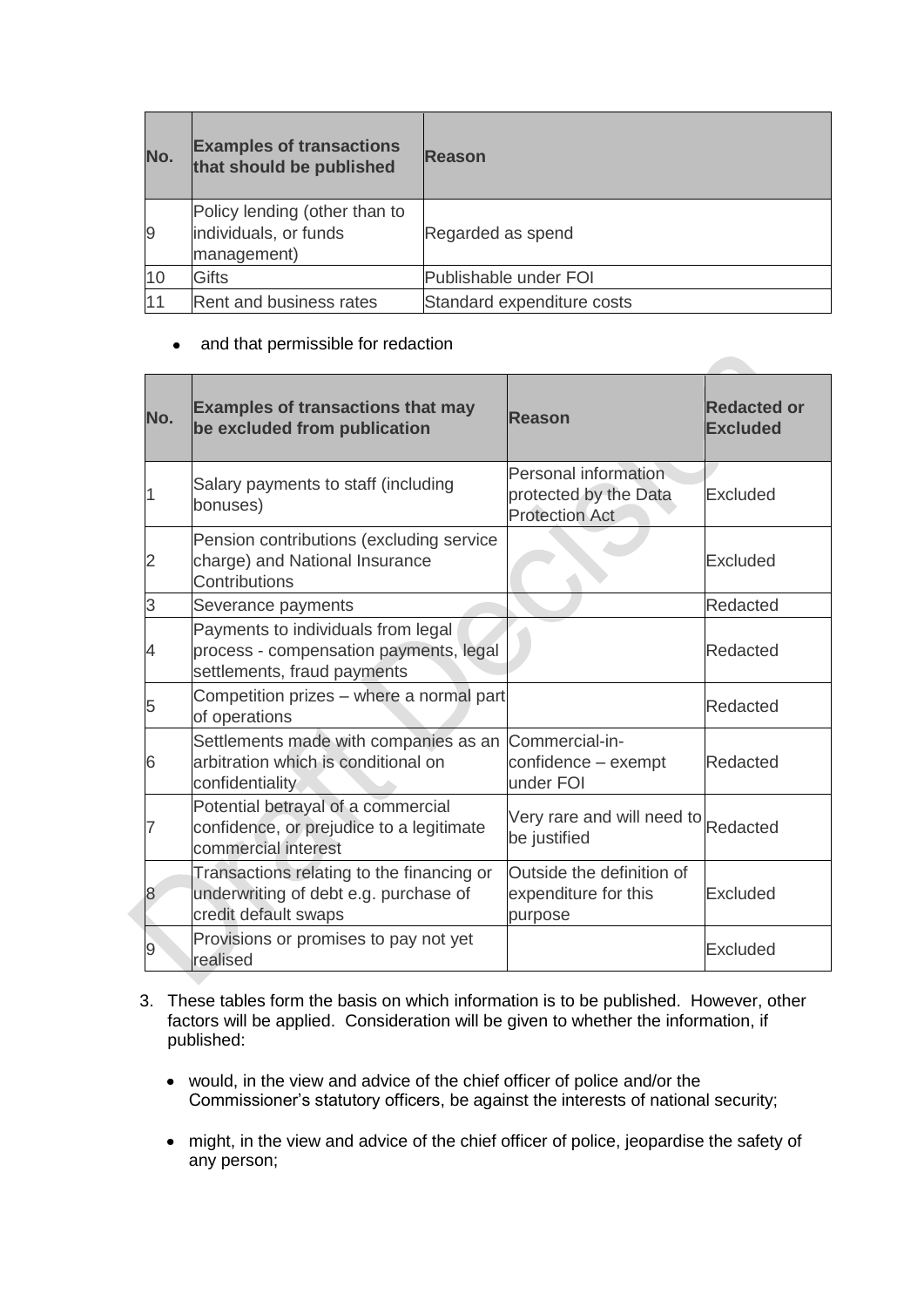- might, in the view and advice of the chief officer of police, prejudice the prevention or detection of crime, the apprehension or prosecution of offenders, or the administration of justice; or
- is prohibited by or under any enactment.

## **Redaction framework**

4. Accordingly, to comply with the above demands the Commissioner will adopt the redaction principles detailed in the tables above, within the following redaction policy framework;

# **A. Expenditure**

- Expenditure for sensitive areas such as counter-terrorism that may endanger individuals or compromise an operation will be removed;
- Where people's names are listed in the context of "not in the line of West  $\bullet$ Midlands Police duties" – this includes names of people that have received payments for destroyed lost property but not the names of employees who have claimed work-related expenses, the name will be redacted but the other details will remain;
- Any expenditure that relates to a legal settlement and which may identify the recipient, in case the terms of the settlement are breached, will be removed; and
- Expenditure that reveals the identity of service providers where confidentiality is required to ensure their safety e.g. commercial kennels that accommodate seized dogs on behalf of West Midlands Police will be removed.

## **B. Estates**

Address details for covert buildings will be excluded.

## **C. Contracts**

- As for expenditure, contracts that are sensitive in terms of protecting the safety of others will not be published however it should be noted that this will be the exception rather than the rule and could include contracts such as for agreements with kennels to house dangerous dogs on the Force's behalf. In most cases the decision making process will already have been undertaken by Contracts and Procurement who will have applied the same criteria to manage the circulation of the Invitation to Tender; and
- Where contracts include details of technical design that could put the Force infrastructure at risk if in the public domain, these sections will be redacted.

## **D. Gifts and Hospitality**

Details containing personal information such as the name of a victim who has sent in a gift of thanks to an officer will be redacted as "personal information".